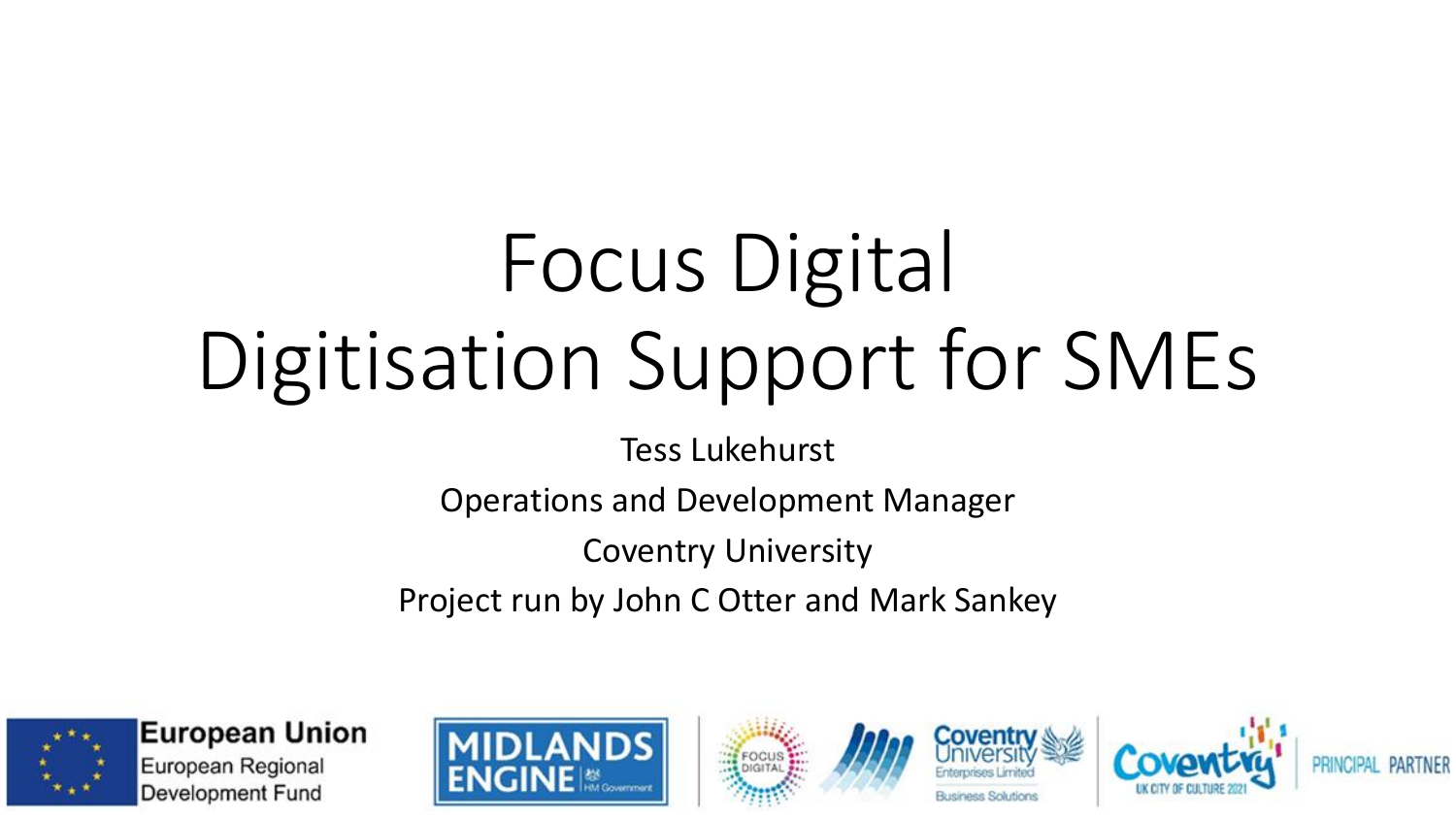#### Focus Digital – Where do SMEs Start?

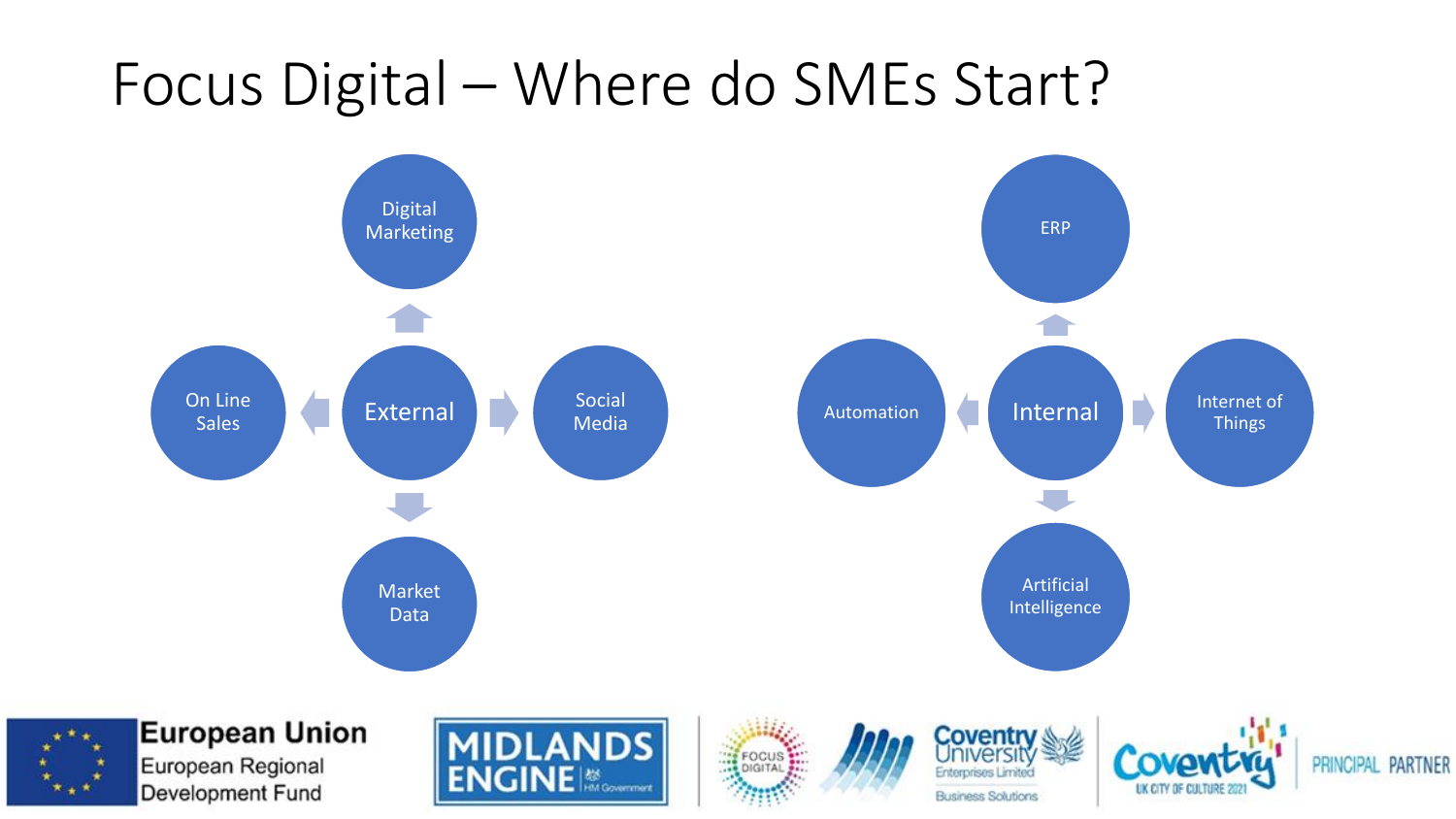### **Focus Digital**





Workshops and events

One-to-one tailored innovation support

**Funding and** access to finance



**European Union** European Regional Development Fund









**PARTNER IDAI**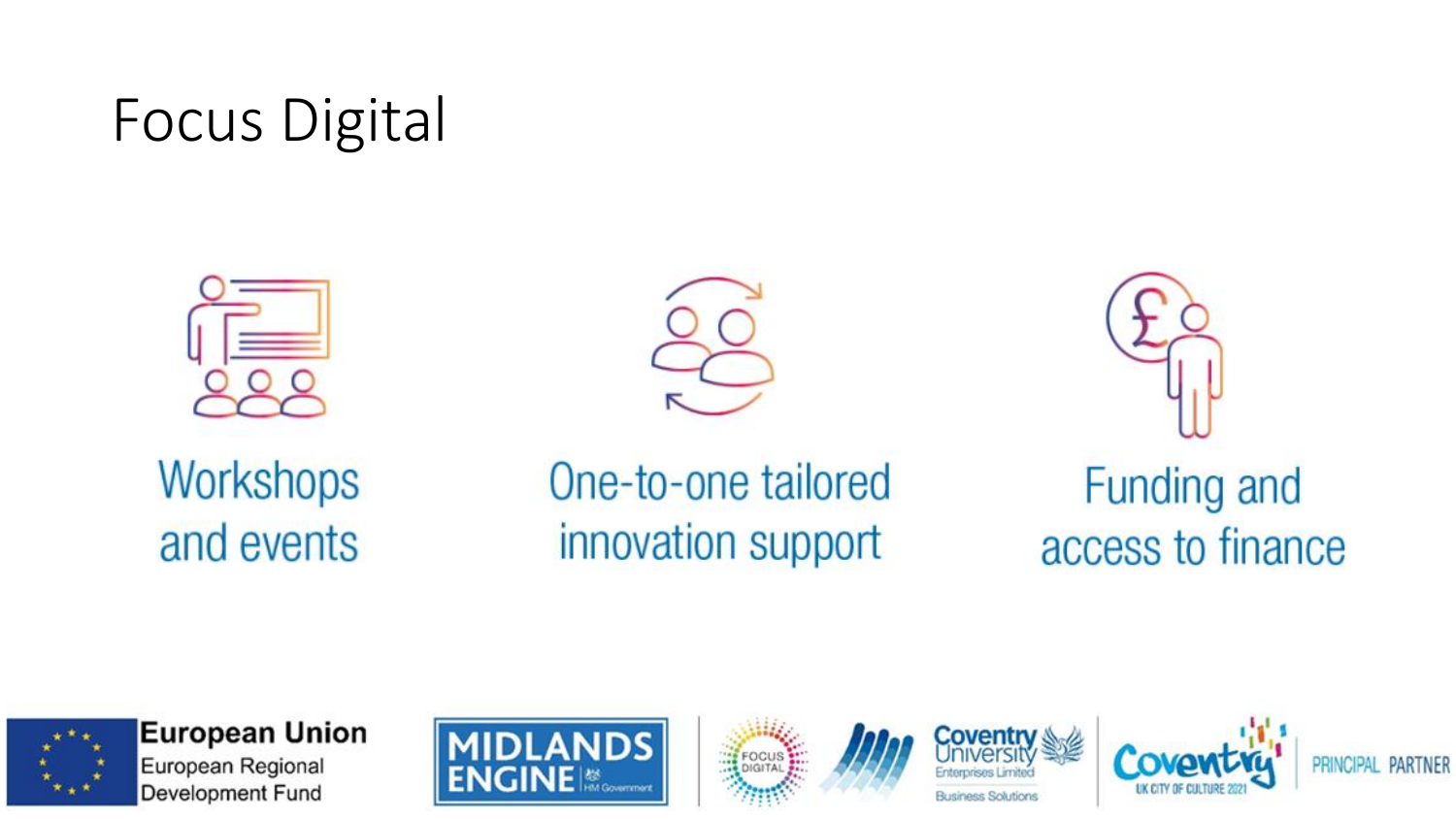# Focus Digital – Workshops and Events



Workshops and events

• Branding

- Social Media Marketing
- Web Development
- Digital Photography & Video
- Cyber Security
- Digital Data
- YouTube
- Product Development & Testing









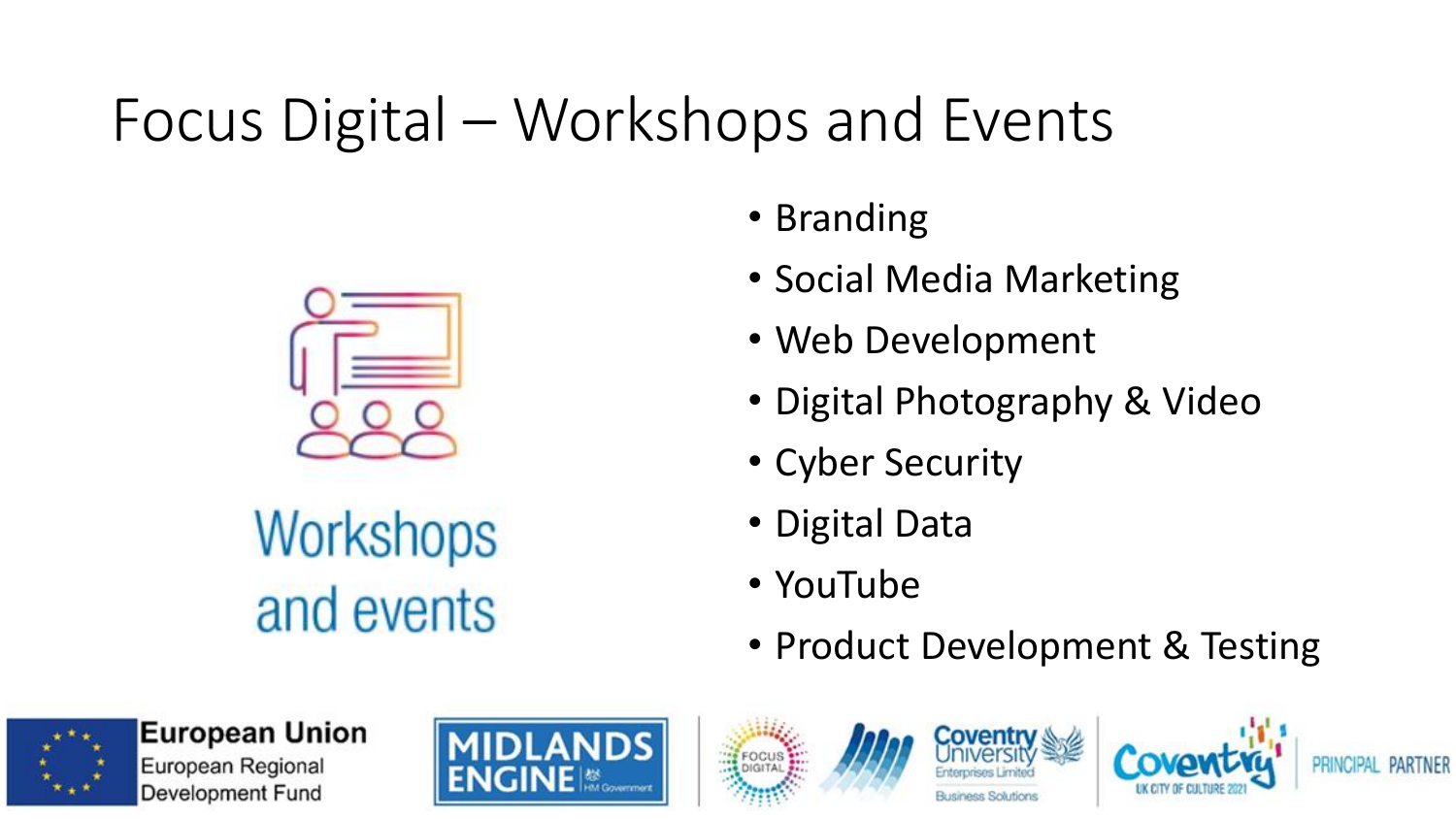# Focus Digital – One to One Support



One-to-one tailored innovation support

Client-led digital interventions

- Digital Marketing
- Website Development
- Branding guidelines/logo etc.
- Digital Marketing Strategies
- Video storyboarding
- Apps/website wire framing









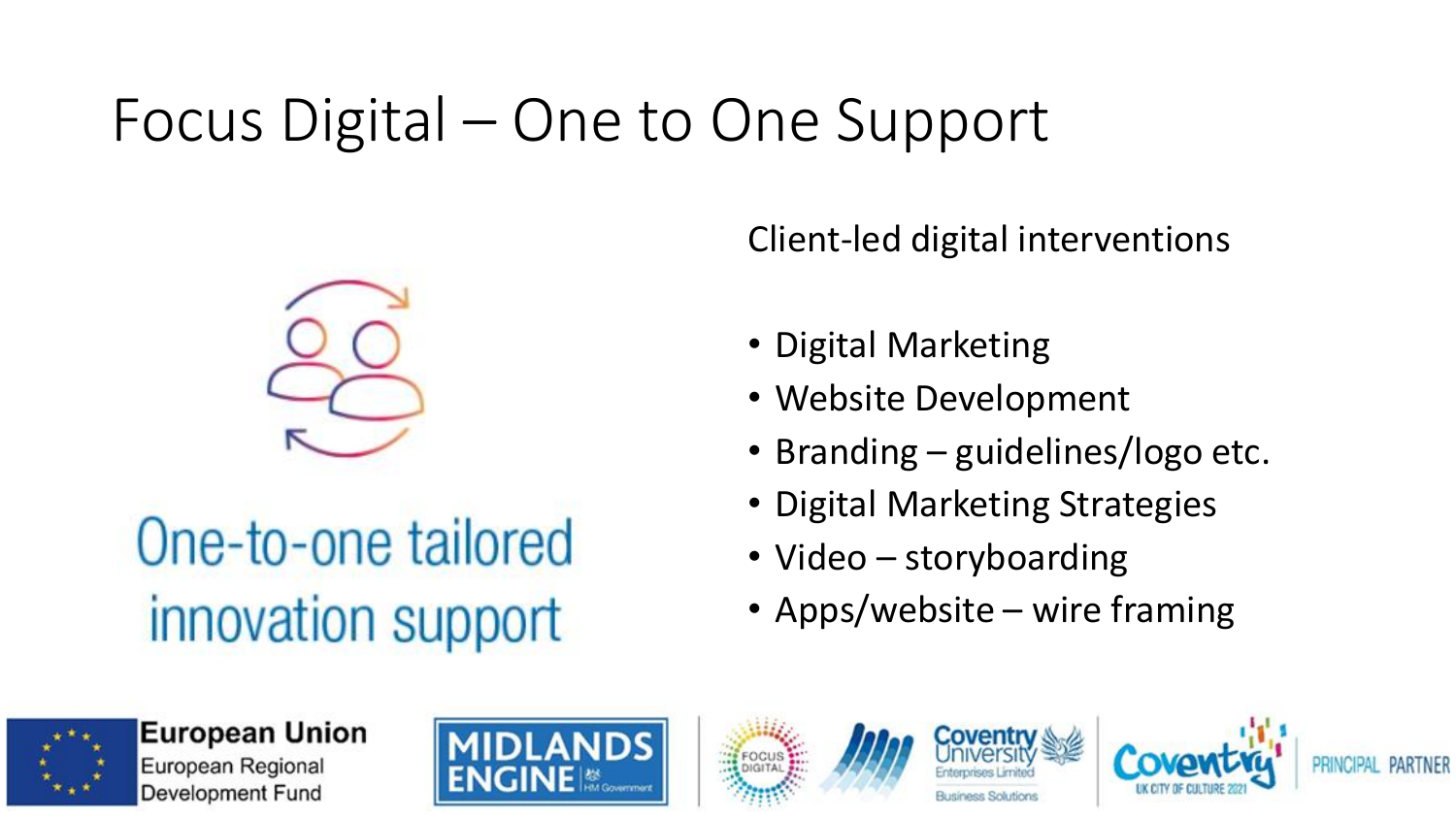#### Focus Digital – Access to Finance



- To develop and implement new digital products, process & services systems
- 40% intervention
- Grants of between £1,000 £5,000
- External Consultancy
- Capital equipment/hardware









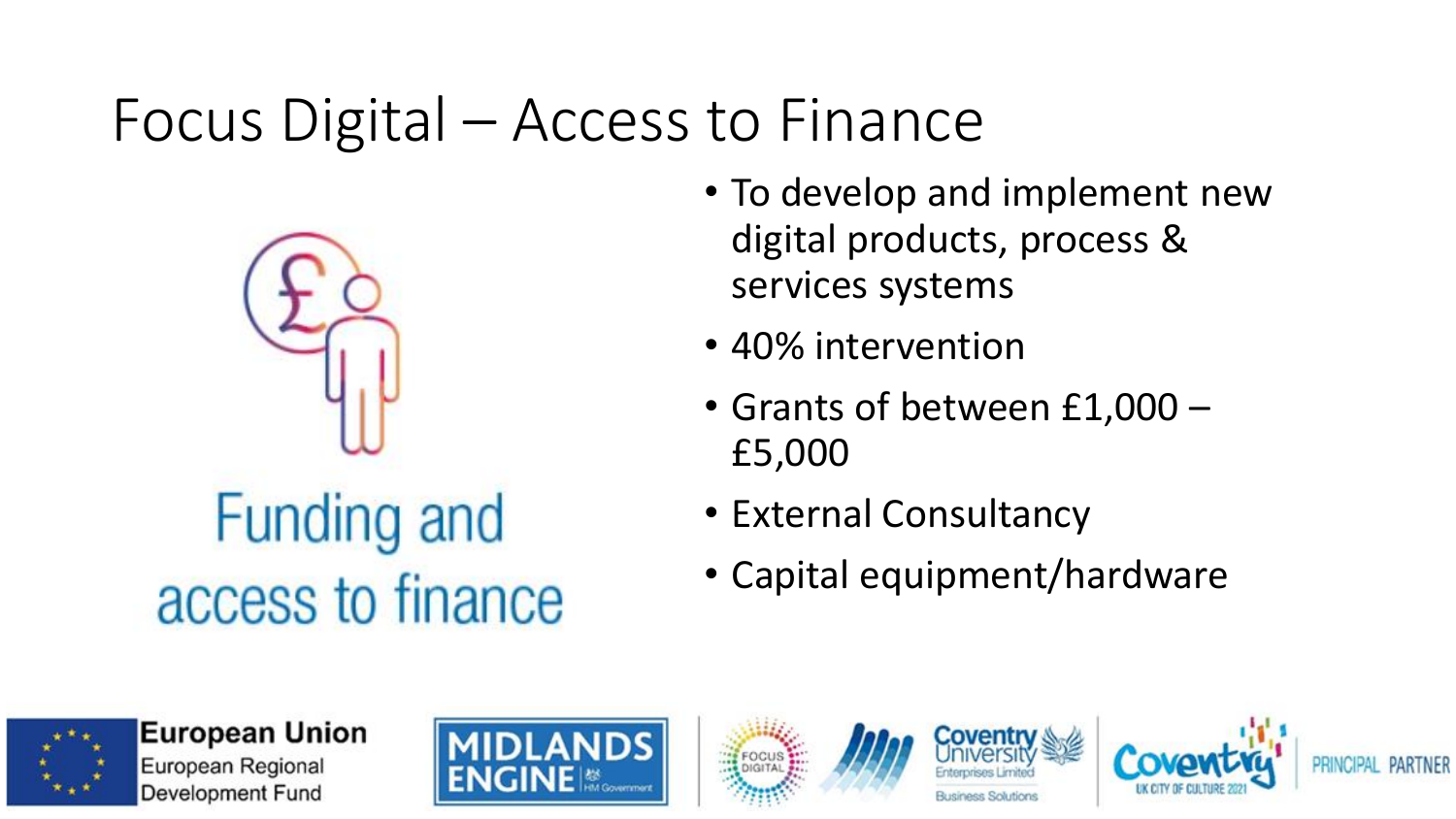# Focus Digital Case Study – Sorion Electronics

- 50 Staff
- £3.5M T/O
- Automotive, Engineering, Manufacturing
- Design and Install Autonomous Mobile Robot (AMR) Systems for Logistics and Warehousing
- Project:
- To support investment in new digital equipment to enable market development (AMR technology)
- To support **new product development**
- To **develop new markets**  (logistics/advanced engineering





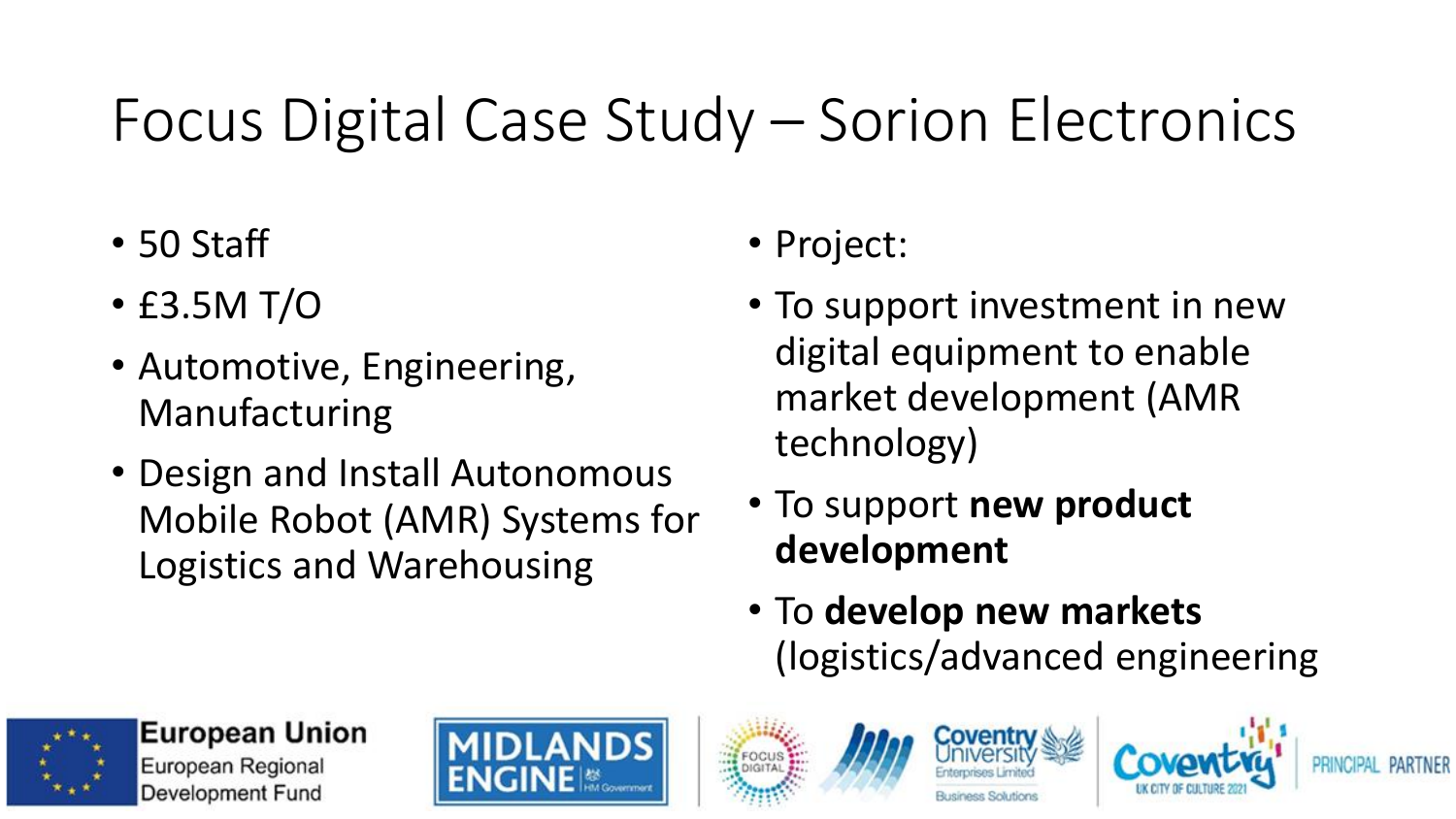#### Focus Digital Case Study - Sorion Electronics







**European Union** European Regional Development Fund









PRINCIPAL PARTNER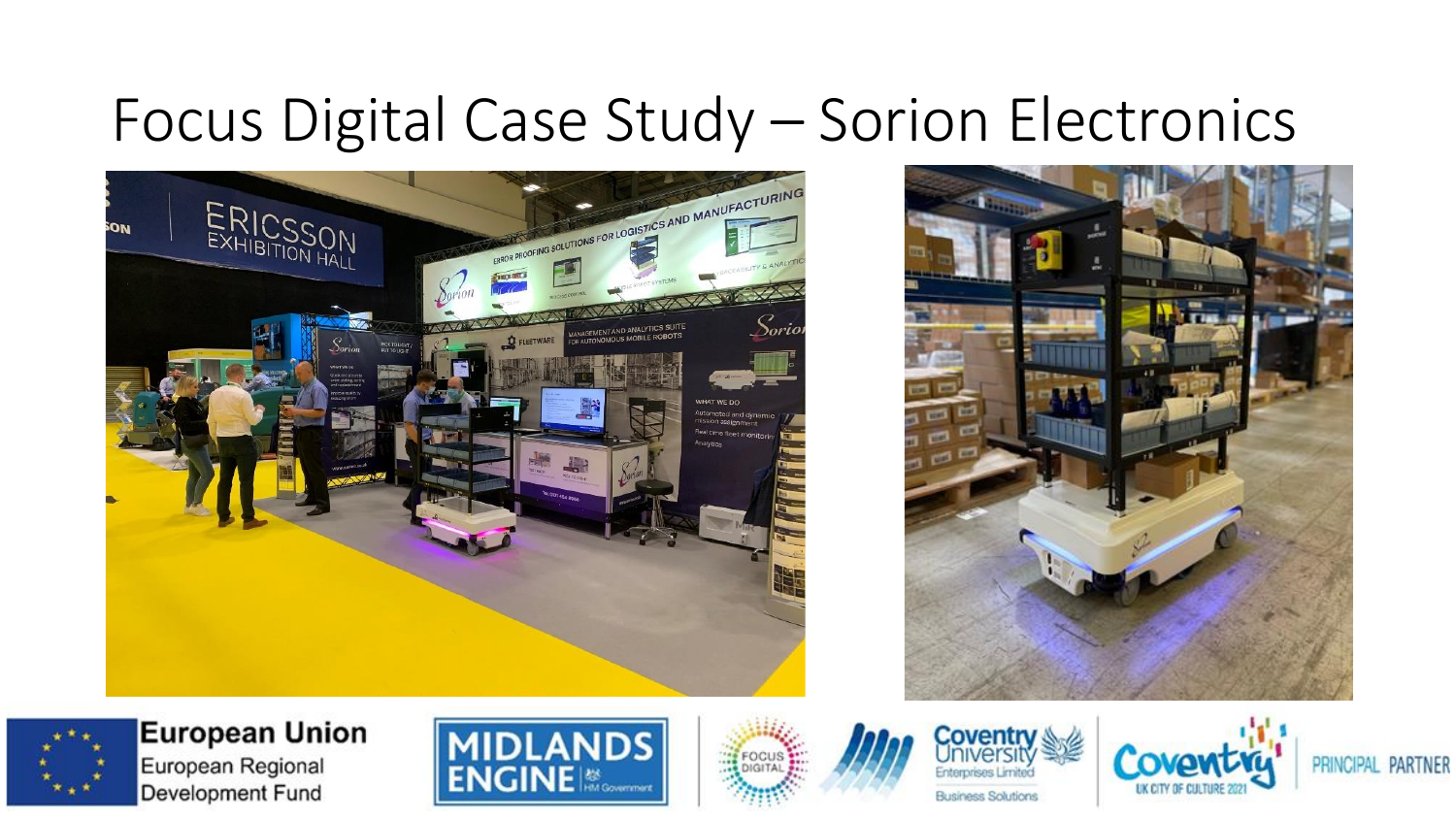# Focus Digital – Summary

- Team 5.5 FTE
- Project Value £4,221,000
- ERDF £2,133,000
- Companies Supported 476

| No of Companies supported with Grants:       | 125       |
|----------------------------------------------|-----------|
| <b>Average Grant:</b>                        | £5,329.59 |
| No of Companies supported with 1 to 1:       | 113       |
| No of Companies attending 2 + Workshops:     | 49        |
| No of Companies attending workshop and 1to 1 | 8         |
| <b>TOTAL C4s</b>                             | 170       |
| <b>No of Workshops:</b>                      | 51        |
| <b>Total Attendees:</b>                      | 361       |
| <b>No of Webinars:</b>                       | 24        |
| <b>Total Attendees</b>                       | 132       |